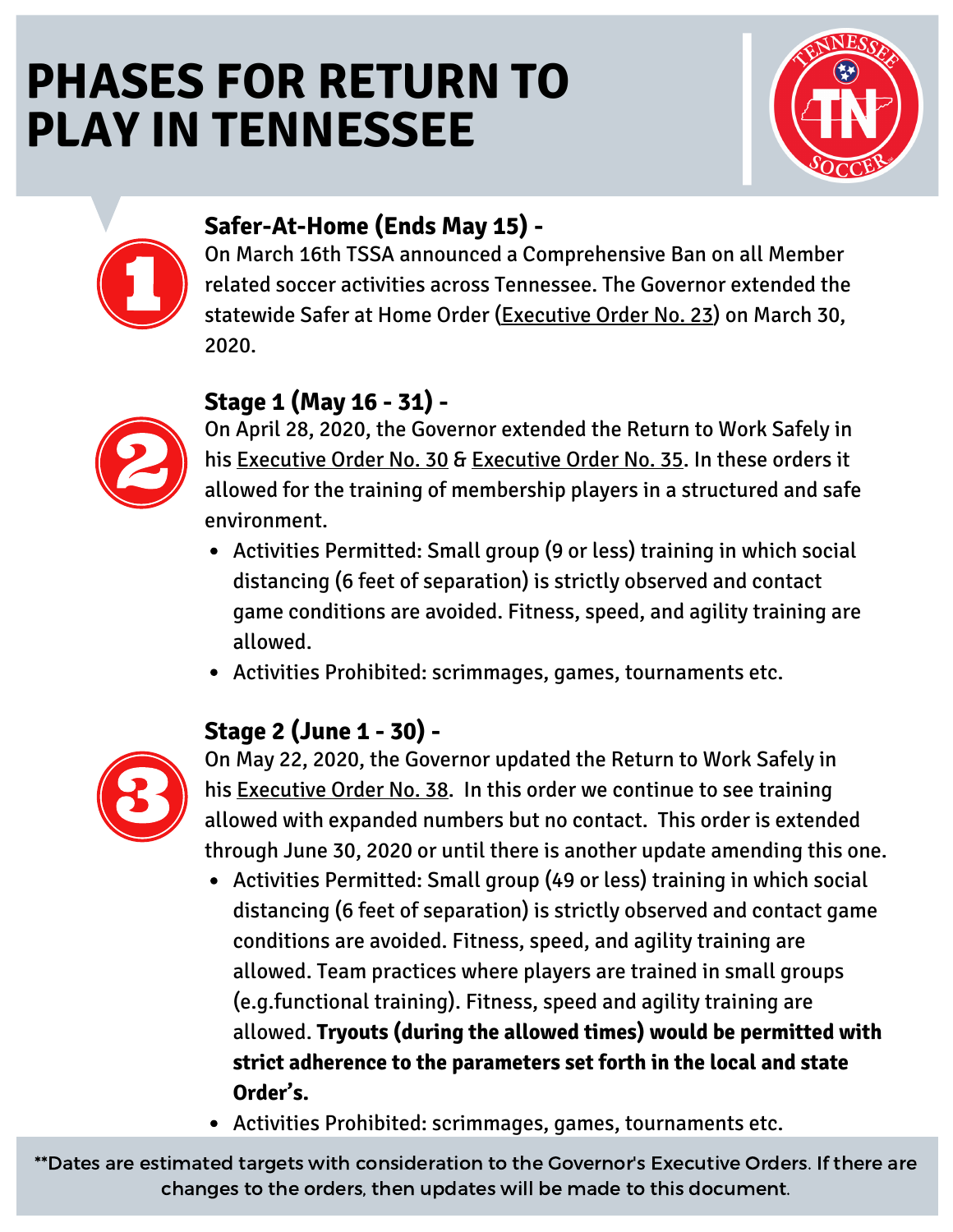# **STAGE 2: PROTOCOLS FOR YOUTH SOCCER IN TENNESSEE** JUNE 1-30\*\*



Tennessee State Soccer Association is dedicated to protecting the health and safety of all people. The purpose of this document is to provide athletes, parents, coaches, and member soccer organizations with information they can use to assist them in developing their return to training programs within the context of COVID-19. As guidelines meant to be used by athletes and member organizations with vastly different resources, this document cannot be prescriptive; rather, it should spark thoughtful deliberation among athletes, coaches, and staff, who will use the information to create their own unique return to training plan that is specific to their situation. Many of the recommendations rely upon rules and regulations set forth by public health authorities, which will be different across the state. In addition, there will be other logistical challenges of returning to training following COVID19.

The information in this document is not intended or implied to be a substitute for professional medical advice, diagnosis, or treatment. All content, including any text, graphics, images, and information, are provided for general informational purposes only. The knowledge and circumstances around COVID-19 are changing constantly and, as such, Tennessee State Soccer makes no representation and assumes no responsibility for the completeness of this information. Further, you should seek advice from medical professionals and/or public health officials if you have specific questions about your return to training and competition.

Some of our youth soccer organizations have begun to resume training while observing the local and state guidelines. Understand that a club may place higher restrictions than those listed by their local or state governments. Each youth soccer organization should have an operational plan in place to mitigate the risk of spreading COVID-19. The [Governor's](https://publications.tnsosfiles.com/pub/execorders/exec-orders-lee38.pdf) Executive Order No. 38 was signed into order on May 22, 2020. It does not allow for contact sports or tournaments to take place currently. It does allow for training in an environment that still observes social distancing (6 feet per player) and **NO MORE than 50 people gathering in a single place**. Given the changing pandemic environment, these guidelines are subject to change at any time. Most if not all cities and counties have a phased approach to reopening businesses and the easing of social distancing requirements which will vary across the state. Youth sports may not be a high priority for some local officials, and this may pose significant challenges for some member organizations. Member organizations must be aware of and adhere to all Federal, State, and Local guidelines and requirements.

Although the young and healthy may be subject to less severe cases of COVID-19, every case of this disease is potentially life-altering or deadly, particularly in those with risk factors that may occur within our communities. Until COVID-19 is either eradicated, a vaccine is developed, or a cure is found, there is no way of eliminating the risk of infection. This should always be in the forefront when designing and considering your return to training program. The risks of participation must be clearly communicated with parents and participants in our respective programs. No one should ever be required to participate.

Youth soccer organizations should NOT engage in large events like tournaments, contact games, or tryouts with contact. Participation in the program and travel should be limited to within the youths' own community and in keeping with CDC and Tennessee's guidance on limiting non-essential travel. Out-of-state travel for organized youth activities is currently not allowed. Our teams are not allowed to travel outside of the state. Player participants who reside in other bordering states should follow their own local and state guidelines regarding participation.

Youth organizations are encouraged to make plans available to staff, parents, and the youth they serve. Requirements for safe participation in the activities should also be posted on the organization's website and at the facility if possible. **Plans should include the following elements based on guidance from the State of Tennessee and as recommended by CDC.**

#### **Resources:**

- CDC recreational guidance: <https://www.cdc.gov/coronavirus/2019-ncov/community/parks-rec/index.html>
- EPA list of COVID-19 effective disinfectants: <https://www.epa.gov/pesticide-registration/list-n-disinfectants-use-against-sars-cov-2>
- Caring for Our Children(CFOC) standards for cleaning, sanitizing and disinfecting educational facilities for children: <https://nrckids.org/CFOC/Database/3.3>

\*\*Dates are estimated targets with consideration to the Governor's Executive Orders. If there are changes to the orders, then updates will be made to this document.